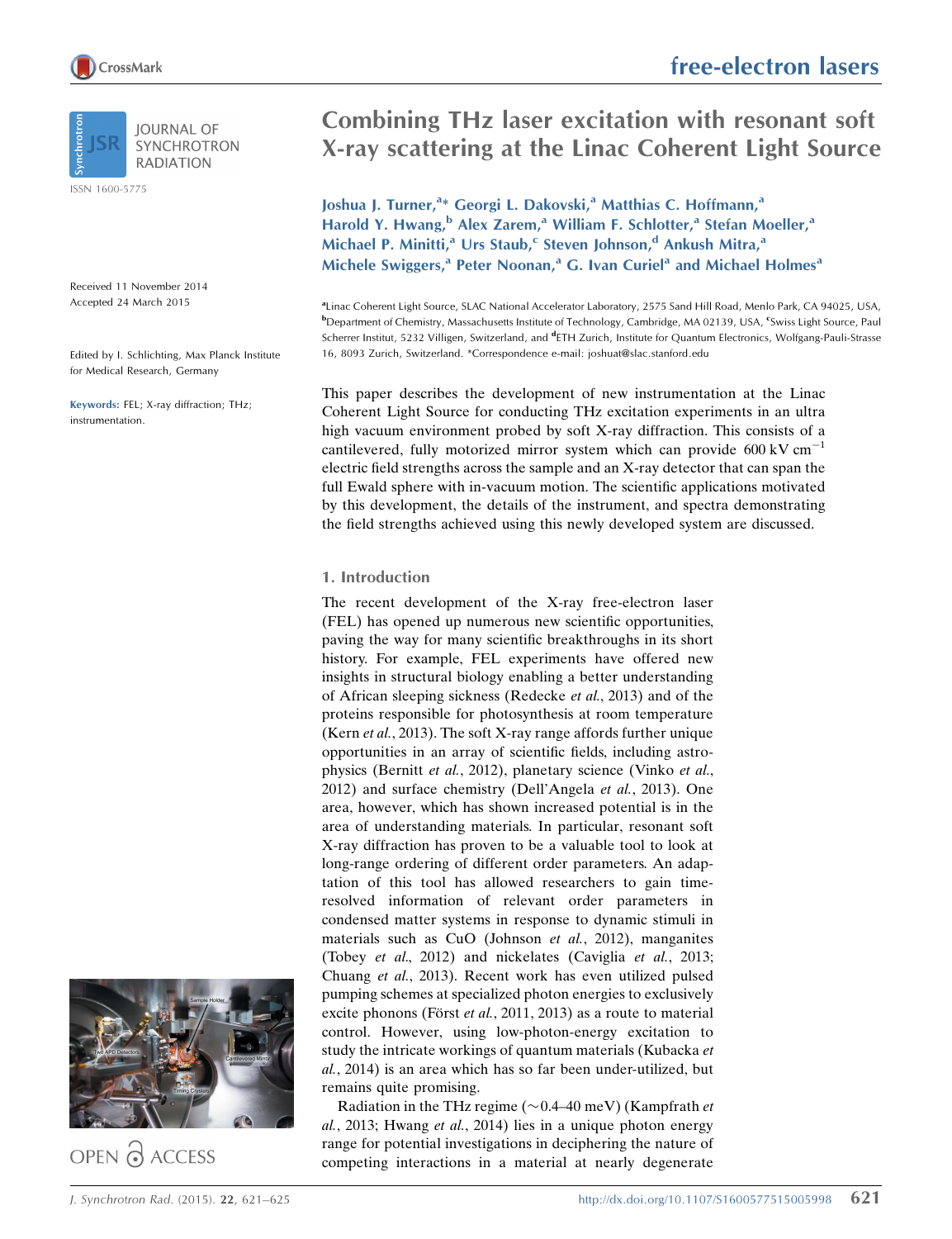energies. The low photon energies are associated with many low-energy excitations in solids (Basov et al., 2011). The combination of strong THz excitation sources and the advent of fourth-generation light sources has enabled the study of long-range order at atomic length scales and ultrafast timescales (Hoffmann & Turner, 2012) and is one of the motivations for the developments discussed in this paper.

One challenge with measuring soft X-ray diffraction in an ultra high vacuum environment is the incorporation of an in-vacuum diffractometer. Doing so enlarges the vacuum chamber, especially when the chamber volume is designed to span the full range of the Ewald sphere with a large area detector. Furthermore, a large optical element very close to the sample is needed to strongly focus the low-photon-energy pump pulses near the diffraction limit, thus maximizing the intensity at the sample. Typically a small-diameter vacuum chamber is used with the optical element outside the chamber. THz pump/soft X-ray probe experiments have been quite challenging because of the competing needs of a large vacuum chamber volume for the diffractometer and small chamber volume for strong focusing of the excitation pulse.

We have solved this problem by designing a focusing system inside a large-diameter vacuum chamber. By cantilevering a 2 inch-diameter optic from the side of the vacuum chamber, we have allowed for full control of six degrees of freedom for the focusing system alignment. As a result, we can now provide THz pumping at electric field strengths of up to  $600 \text{ kV cm}^{-1}$  (corresponding to magnetic field strengths of up to 200 mT) on a sample for resonant soft X-ray scattering experiments. The chamber has also been designed to prevent interference from the movement of an avalanche photodiode (APD) detector assembly with the optics. The assembly can move over a hemisphere about the sample to measure all possible diffraction angles at a distance of 14 cm  $\pm$  3.8 cm. This new design allows for THz pump/soft X-ray diffraction probe experiments with probing in any Bragg geometry. The angular range of detection is limited only by the size of the shadow of the focusing mirror placed in front of the sample onto the detector plane.

# 2. Resonant scattering at FELs

The promise offered by using resonant scattering at soft X-ray energies for FEL research is astounding. X-ray scattering has been used to understand distinct types of long-range ordering by using resonant enhancement. This is especially useful in the soft X-ray range because many of the L-edges for important materials, such as transition metal oxides, lie in the soft X-ray range. The L-edges in these types of materials are important because they give access to types of order that involve the delectrons, those relevant for emergent behavior arising from interactions of the orbital, charge or magnetic degrees of freedom. Furthermore, what makes this technique interesting for FEL research is the large degree of coherence (Vartanyants et al., 2011), which means coherent scattering methods could also be used to study dynamics for these types of materials, such as in magnetic or orbital domain fluctuations (Konings et al., 2011; Seu et al., 2010; Turner et al., 2008).

Central to FEL experiments on materials is the pump– probe technique, where ordering is enabled/disrupted by a pump pulse, and then the change of that order is monitored by a probe pulse – in this case an ultrafast soft X-ray pulse. This enables the study of distinct charge, orbital and spin order following an excitation mechanism, allowing for a full study of long-range-ordering dynamics. Comparing different types of interaction strengths in non-equilibrium conditions is the real strength of this method because it allows one to unravel the different ordering mechanisms by separating them in the time domain, offering prospects for their control. Though much excellent work has been done using non-selective optical pump methods (Staub et al., 2014; de Jong et al., 2013; Lee et al., 2012), recent work has shown the importance of selective excitation to clarify the physics of the mechanisms being studied (Fausti et al., 2011). For instance, the lattice of a superconductor can be resonantly pumped while observing the response of the charge density wave state (Först  $et al.,$ 2014a), or of the charge order and of the crystal lattice structure itself (Först et al., 2014b). In the case of quantum materials many of the interactions compete on even lower energy scales, on the order of tens of meV. This motivates the use of lower-energy laser sources because resonant pumping can be performed to separate these mechanisms. By tuning to different types of modes, the physics in complex systems can be unraveled on ultrafast timescales such as in the recent study of electromagnons (Kubacka et al., 2014).

# 3. Instrumentation

The instrumental developments addressed in this paper were made to an existing diffraction chamber (Doering et al., 2011) which is now permanently located at the Linac Coherent Light Source (LCLS). The system incorporates a  $3 + 2$ -circle diffractometer which can move a detector anywhere along the surface of the Ewald sphere. Currently, APDs are being used to detect the soft X-ray photons; however, we plan on improving the setup by utilizing a multi-channel plate (MCP) as well.

The sample goniometer has three-axis linear motion, and all three angular degrees of freedom ( $\theta$ ,  $\chi$  and  $\varphi$ ) available for adjustment. In addition, the sample is attached to a liquidhelium-flow cryostat to adjust the temperature of the sample from 15 to 350 K. The whole diffraction chamber is mounted to a six-strut system for alignment and includes a load lock for interchanging samples without venting the system. The chamber can maintain pressures of  $10^{-9}$  Torr without cooling. The entire system has been integrated with an operating system to fully control all aspects of the system while taking measurements remotely from outside the enclosed X-ray hutch. The system is one of the endstations for use by the general user community at the SXR instrument (Schlotter et al., 2012). This SXR instrument delivers pulses up to about 1 mJ per pulse to the endstation, depending on the photon energy range of 285 eV–2 keV (Tiedtke et al., 2014). The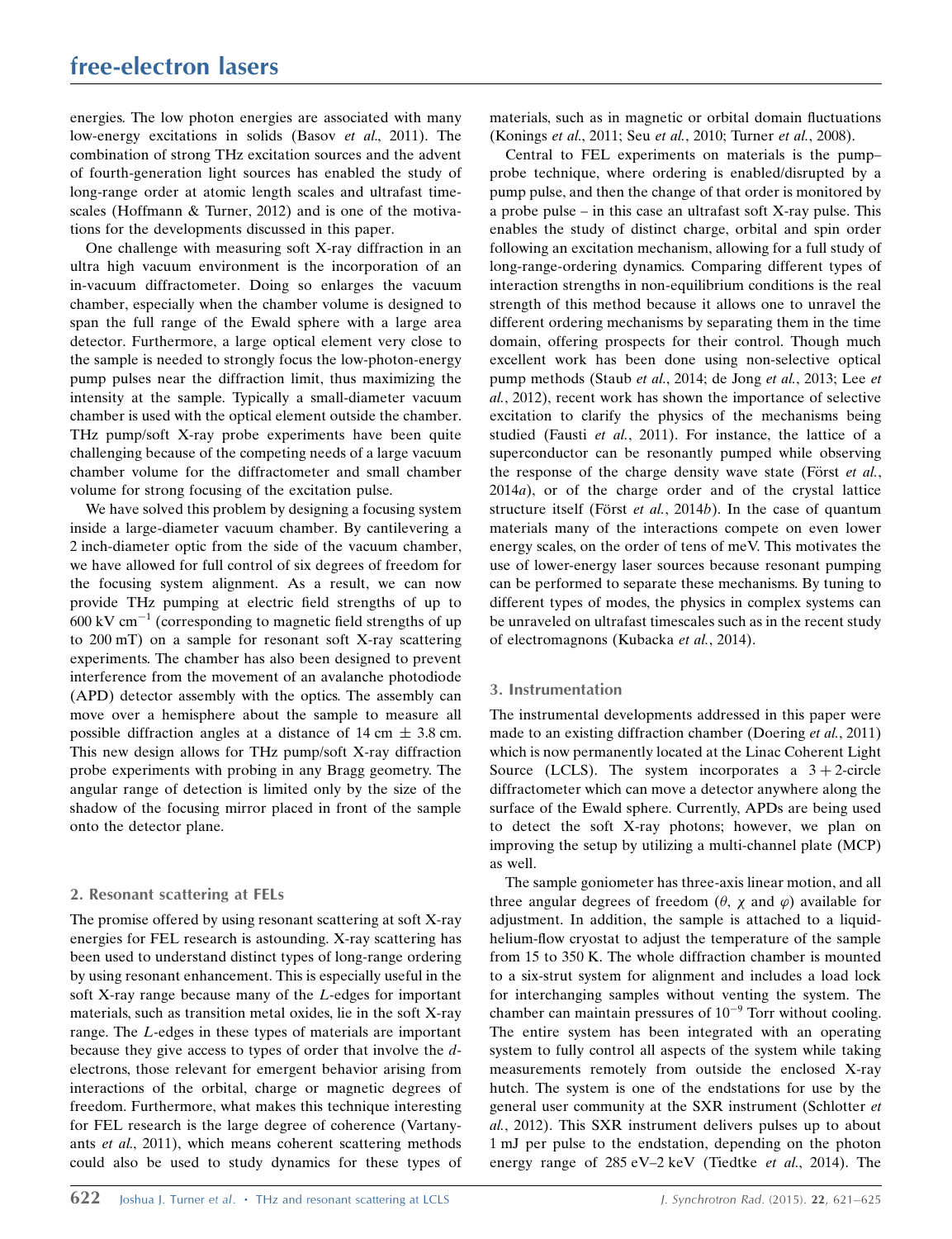degree of monochromaticity can be tuned (Heimann et al., 2011) with pulse durations ranging from less than 10 fs up to a few hundred fs, and the instrument includes an array of timing diagnostics (Krupin et al., 2012; Beye et al., 2012), absolute pulse energy calibration (Moeller et al., 2015), and a KB optical system to adjust the X-ray spot size down to a few microns (Chalupsky et al., 2011). For more information on the capabilities of the SXR instrument and an overview of some of the experiments that have been carried out using it, cf. Dakovski et al. (2015).

The newly developed instrument is shown in Figs. 1 and 2. The main focus of the current setup is the positioning and control of a large THz focusing mirror assembly very close to the sample in-vacuum. We address this by mounting a 2 inch parabolic mirror with a 2 inch effective focal length nominally 2.25 inches from the sample to optimize a slightly diverging beam at the center of the chamber. This directs a strong THz excitation pulse onto the sample for a pump–probe experimental geometry. Using a short-focal-length optic very close to the sample enables near-diffraction-limited THz spot sizes, as small as  $300 \mu m$  for DSTMS crystal THz generation (see below), and has increased the available THz field strength by a factor of 20 compared with previous measurements where the focusing optics were located outside the vacuum chamber. The focal distance, as well as the two directions transverse to the beam, can all be optimized remotely by three orthogonal, invacuum linear stages (Micos VT-80, custom). The focusing optic has a small hole through the center, approximately 3 mm in diameter, to allow the X-ray beam to illuminate the sample in a collinear geometry with the THz excitation. The invacuum linear stages allow for alignment of the hole to the beam, as well as optimization of the focal distance from the optic to the sample. All three stages have a range of 100 mm



#### Figure 1

Photograph showing the new in-vacuum optics and motorization together with the cryostat and sample manipulator with the detector arm. This view is in the middle of the two incoming beams,  $45^{\circ}$  from both the incoming THz beam as well as to the incoming X-ray beam which travels through the small hole in the back of the cantilevered focusing mirror. The view is parallel to the support which cantilevers the setup from the wall of the vacuum chamber in the center of the interaction region. Also seen are the detectors on the support arm and the timing crystals which hang below the sample.

(P/N 6230Z018), except for the vertical motion which has a range of 25 mm (Micos VT-80 custom, P/N 62305050), limited by the chamber height. The mirror system is cantilevered off the side of the chamber to place the mirror near the center of the chamber and the focus axis collinear to the incoming X-ray beam.

The instrument also has a control system to change the angles of the THz focusing mirror assembly remotely. The most important rotation is the degree of freedom that translates the THz focus vertically across the sample, because it must be set such that the collinear X-rays are unobstructed to the sample as well as ensuring spatial overlap between the THz and X-ray beams. This motion is controlled *via* a 2 inchdiameter in-vacuum rotary stage (Newport Agilis Piezo rotation stage: P/N AG-PR100V6). The degree of freedom that rotates the focus across the sample, horizontally, is controlled by a picomotor (NewFocus picomotor: P/N 8301-UHV). The adjustment to this motion is not as critical and is typically set at the start of the experiment and not moved as frequently. The third angle is the roll of the focusing mirror and is set manually.

There are a number of ways to generate high-field THz pulses (Hwang et al., 2014), including using the LCLS itself (Daranciang et al., 2011). We use a nonlinear organic crystal, 4 -N,N-dimethylamino -4 -N-methyl-stilbazolium 2,4,6-trimethylbenzenesulfonate (DSTMS), as a medium for nonlinear frequency conversion (Yang et al., 2007). Strong THz pulses are achieved via optical rectification of mJ-level pulses centered around 1.5  $\mu$ m in wavelength (Hauri et al., 2011). A Ti:sapphire-based ultrafast laser system synchronized to the FEL delivers up to 15 mJ of 50 fs (FWHM) pulses centered at 800 nm to a high-power optical parametric amplifier (OPA) (Minitti et al., 2015). The signal of the OPA was tuned to 1.5  $\mu$ m at 50 fs with a maximum output of 2.0 mJ per pulse to enable efficient THz generation in a  $400 \mu m$ -thick DSTMS





The model of the upgrade for the new THz excitation instrument. The blue components are the mechanisms designed to move the mirror in three dimensions and adjust the angle of the mirror with three angular degrees of freedom with respect to the incoming THz beam (shown in blue). The red components show the X-ray detectors, both the APDs and the MCP (future), used to detect scattered X-rays (shown in red).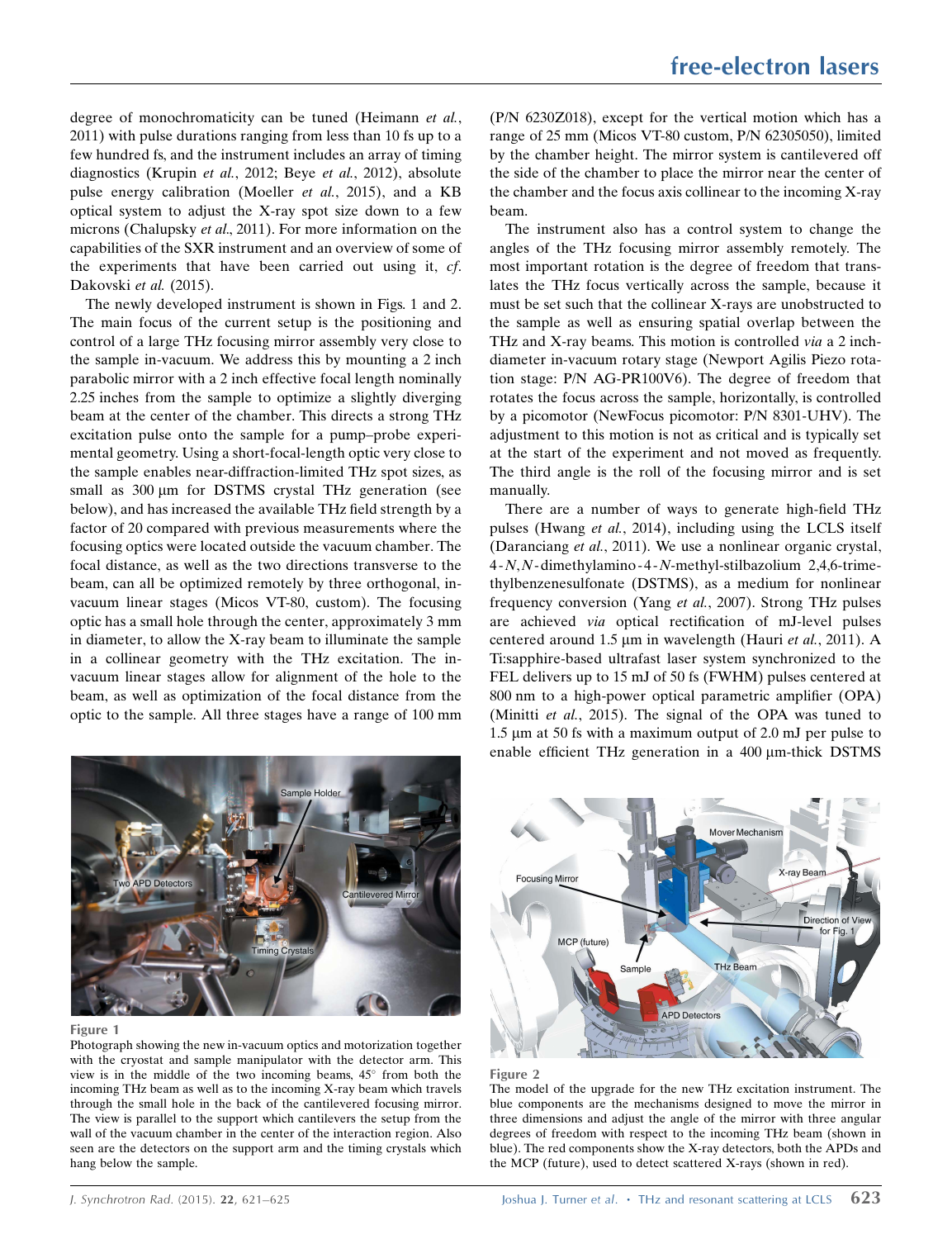crystal. This produces nearly single cycle THz pulses with energies of a few  $\mu$ J and peak brightness at 2 THz.

The THz-generation crystal is situated in a nitrogen-purged environment outside the main vacuum chamber. The THz beam is transported into the chamber through a polymer window that is transparent for both THz and visible light (Topas Advanced Polymers, part 6013S-04: Cyclic Olefin Copolymer), simplifying the alignment procedure. The field strength is measured by electro-optical sampling using an additional 800 nm probe beam overlapped with both the X-rays and the THz beam at the sample position. The polarization optics and detection for the 800 nm probe beam are located on the downstream end of the chamber, outside the vacuum system as in Kubacka et al. (2014). For more information on the general laser capabilities at the LCLS, cf. Minitti et al. (2015).

With the current setup, we can produce a measured peak THz electric field of  $0.6 \text{ MV cm}^{-1}$  using the new optical in-vacuum setup shown in Fig. 3, comparable with what is





Temporal electric field profile  $(a)$  of the THz pump pulse, measured by electro-optic sampling in gallium phosphide. The peak electric field is  $0.6$  MV cm<sup>-1</sup> corresponding to a peak magnetic field of 200 mT. (b) The amplitude spectrum of the THz pump pulse in  $(a)$ , showing the frequency content of the pulse.

generated on a traditional optical setup (Yeh et al., 2007). This was using a gold-coated aluminium mirror with a numerical aperture of 1/6. Field-strength calibration was performed via electro-optical sampling by inserting a  $100 \mu$ m-thick (110)-cut GaP crystal in-vacuum mounted on the cryostat. We are currently developing methods to further increase the field strength by using different materials for THz generation (Hoffmann & Fülöp, 2011).

An additional challenge with such a setup can be to measure the diffracted X-ray beam intensity adequately at the requisite point in reciprocal space without interfering with the focusing optics. Currently, two APDs are used for detection and are built in a custom-designed encasement which prevents unwanted optical and radio frequency signals. With a newly designed detector arm, the full range of motion can be explored with two adjacent APD detectors which can incorporate a slit or filter to block optical radiation. The distance to the sample can be adjusted from 10.2 cm to 17.8 cm depending on the nature of the experiment. The new design (see Fig. 2) places the detector in the plane behind the focusing optic such that it can move freely behind the optical system with no interference. A fast area detector is being developed at the SLAC National Accelerator Laboratory (Blaj et al., 2015), which will have  $0.5$  megapixels over  $2 \text{ cm}^2$ , and a readout frame rate of 120 Hz with 20 electrons of readout noise. With this technology, we will be developing a specific detector to incorporate into this setup for two-dimensional measurements, such as time-resolved coherent diffraction measurements in materials. Additionally, we are planning to have an MCP mounted on the detector stage for low-photon-count experiments.

#### 4. Conclusion

New instrumentation has recently been commissioned at the SXR instrument to perform low-photon-energy THz pump/ resonant soft X-ray diffraction probe measurements. With fully motorized in-vacuum optics, THz electric field strengths were improved by a factor of 20. The design has been developed to produce a versatile, general-purpose instrument for different excitation sources. Diffraction peaks can be measured at large angle without interference of the large optical elements close to the sample. The system described here has been commissioned and is now open to the general user community at the LCLS.

### Acknowledgements

We would like to acknowledge Aymeric Robert and Bill White for careful reading of the manuscript. We would especially like to thank Greg Stewart for his help with the figures and Andy Freeberg for his photography. The SXR instrument is funded by a consortium whose membership includes the LCLS, Stanford University through the Stanford Institute for Materials Energy Sciences (SIMES), Lawrence Berkeley National Laboratory (LBNL), the University of Hamburg through the BMBF priority program FSP 301, and the Center for